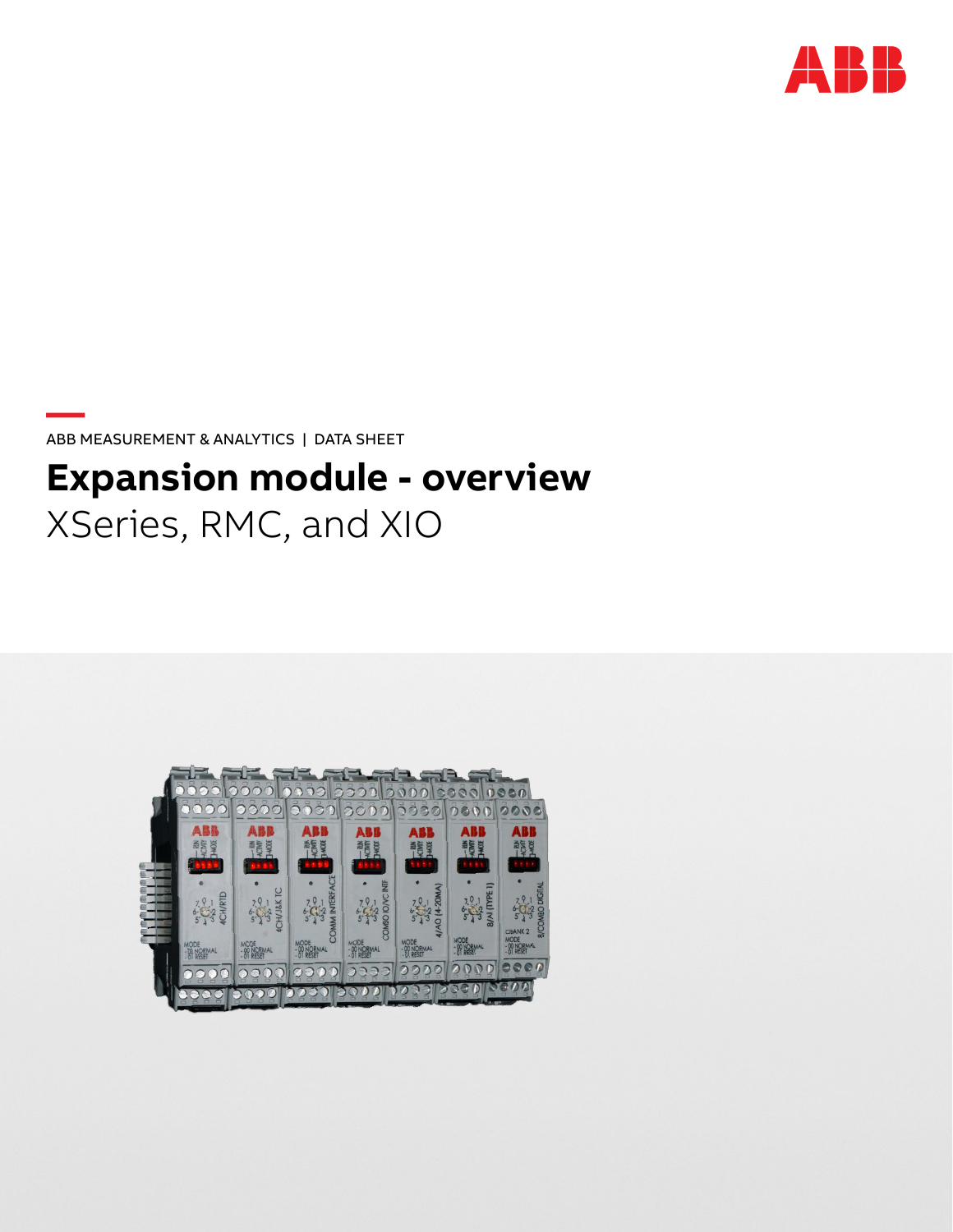**—** 

**—** 

**—** 

## **Overview**

Hardware functionality of XSeries, RMC, and XIO devices can be extended in a flexible and simple way by adding modular I/O as needed. Totalflow's TFIO modules are designed to accommodate low power, harsh environments at economical cost. The system recognizes the module types automatically and configures the I/O Scanner subsystem accordingly.

The modules are interfaced to the engine card by an I2C bus. On top of this bus, Totalflow has implemented an efficient I/O protocol to exchange information between the modules and the engine card. The bus operates in a master/slave mode, with the engine card acting as master.

The I/O module hardware is packaged in DIN mountable enclosures that employ Phoenix Contact technology for field wiring (see back of this datasheet). The modules also interconnect with each other to provide the necessary power and interface signals along their bus. Installation consists of snapping the Phoenix connector onto the DIN rail and moving the module into position directly beside and snapped to the next module.

#### **Hot Pluggable**

The new TFIO module are hot-pluggable and can be inserted, replaced or removed during the normal operation of the device with no restart required. The system will detect the changes in the TFIO bus and reflect the state of the modules that can be verified on PCCU. User should take power precaution measurements when execution this action. All modules are designed to meet Class 1, Division 2, Groups C & D.

All modules have 4 LED annunciator lights; a manual reset button and an address range from 0 through 7. On the faceplate of each module (see page 3 of this datasheet) you will see:

- Type of module
- LED light panel
- Reset button switch
- Module address selector

## **LED annunciators**

The first light (RUN) is blinking when the engine card recognizes the module.

The second light (ACTIVITY) toggles on or off with each communication from the engine card.

The third and fourth lights (MODE) reflect one of two possible statuses of the module as shown on the bottom of the faceplate.

### **Reset button**

Inside a small hole on the front of the module is the reset button switch. You should reset the module anytime you change the address of the module. This constitutes a warm start of the module's internal program. To reset the module, use a fine point instrument, such as the end of a paper clip, inserted into the hole until the module resets.

## **Address selector**

Each module of the same type must have a unique physical address, 0-7, selected prior to powering up the module. Different types of modules may share the same address. If you change the address of a module, you must do a reset.



See next page for depiction of TFIO module package and summary of module types.

**—**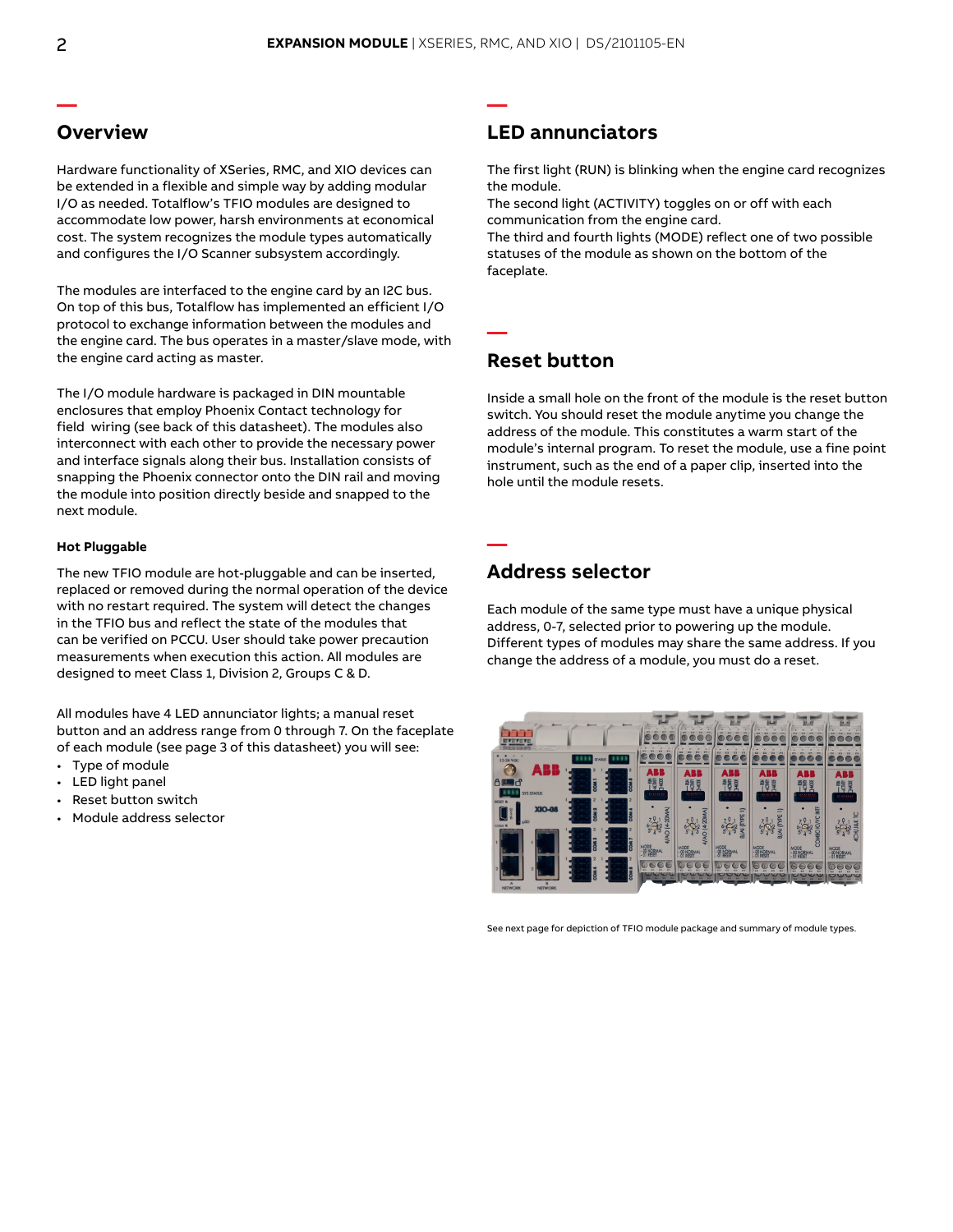## **TFIO module specifications**

**—** 

**—** 

| Module type                       | I/O points per module         | Max modules per engine card |  |
|-----------------------------------|-------------------------------|-----------------------------|--|
| Analog input                      |                               | ŏ                           |  |
| Analog output                     |                               | 8                           |  |
| Digital input/output, pulse input | 8 (individually programmable) | 8                           |  |
| Valve control combo-I/O           | 2 DO, 4DI/DO/PI, 1AO          | 8                           |  |
| Communications                    | RS232/RS485 programmable      | 8                           |  |
| Millivolt input (thermocouple)    |                               | 8                           |  |
| Millivolt input (RTD)             |                               | 8                           |  |

Note: This module is only supported in XFC/XRC

## **XSeries, RMC, XIO specifications**

|                                     | Integral multivariable transducer | On Board I/O                       | Max TFIO modules per enclosure |
|-------------------------------------|-----------------------------------|------------------------------------|--------------------------------|
| eXtendable flow computers (XFC)     |                                   |                                    |                                |
| <b>XFC 6413</b>                     | DPMVX=DP.SP.Tf                    | Batt, Chrgr, 2AI, 2DI/PI, 2DO      | 3                              |
| <b>XFC 6713</b>                     | DPMVX=DP.SP.Tf                    | Batt, Chrgr, 2AI, 2DI/PI, 2DO      | 6                              |
| <b>XFC 6414</b>                     | PIMVX=PI.SP.Tf                    | Batt, Chrgr, 2AI, 2DI/PI, 2DO      | 3                              |
| <b>XFC 6714</b>                     | PIMVX=PI.SP.Tf                    | Batt, Chrgr, 2AI, 2DI/PI, 2DO      | 6                              |
| eXtendable remote controllers (XRC) |                                   |                                    |                                |
| <b>XRC 6490</b>                     |                                   | Batt, Chrgr, 5AI, 4DI/2PI, 4DO     | 3                              |
| <b>XRC 6790</b>                     |                                   | Batt, Chrgr, 5AI, 4DI/2PI, 4DO     | 6                              |
| <b>XRC 6890</b>                     |                                   | Batt, Chrgr, 5AI, 4DI/2PI, 4DO     | 14                             |
| RMC-100/RMC-100 LITE                |                                   | Batt, Chrgr, 4AI, 1AO, 6DI/DO, 2PI | 22 TFIO per bus (2 buses)      |
| XIO                                 |                                   |                                    | 22 TFIO                        |







Center pic. Same Pic

???